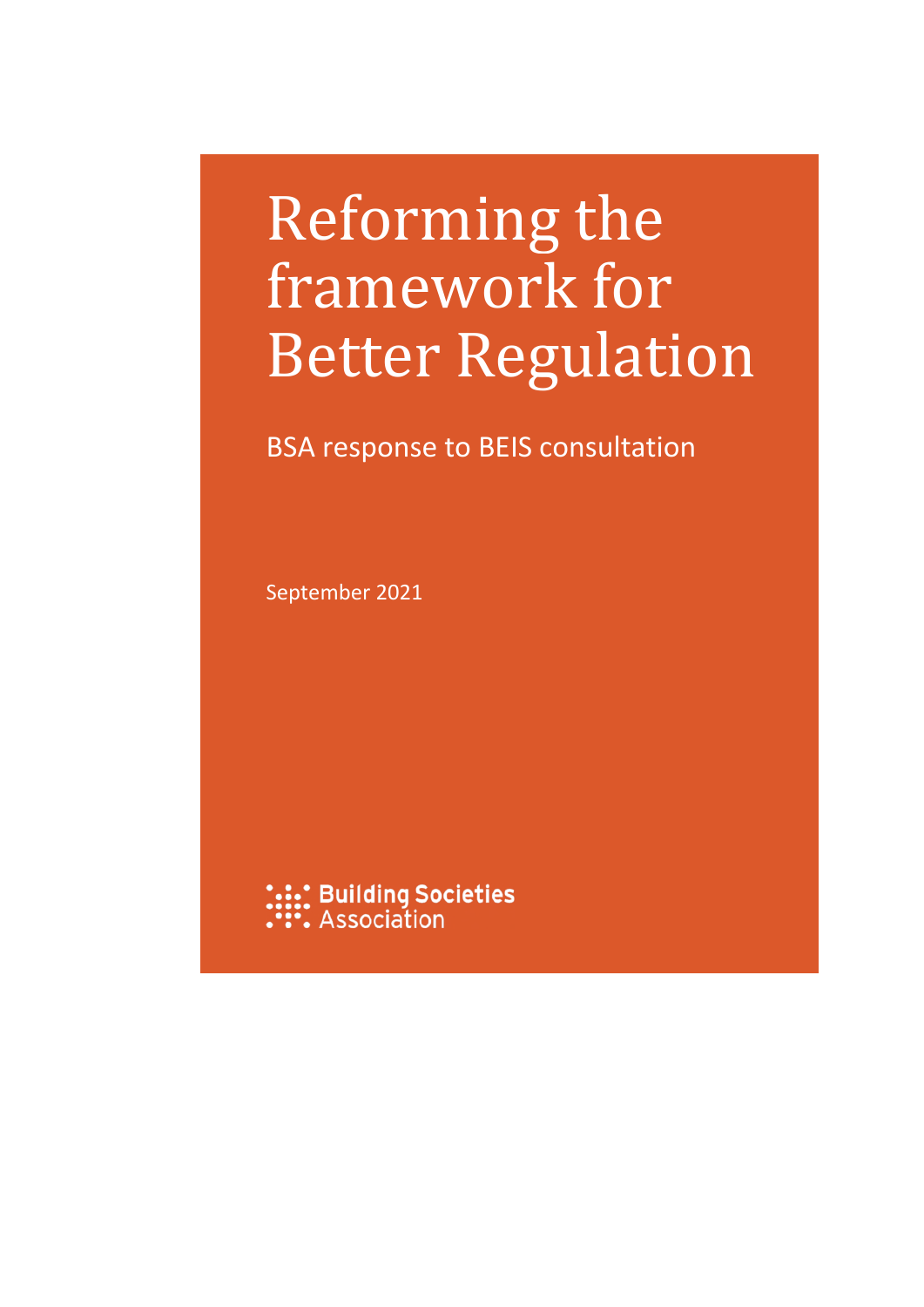### Introduction

The BSA - representing all 43 building societies and six large credit unions - supports this move towards better, smarter, more proportionate, and less burdensome regulation. (We also take this opportunity to congratulate the Parliamentarians<sup>[1](#page-1-0)</sup> who led the Taskforce on Innovation, Growth and Regulatory Reform (TIGRR) whose report<sup>[2](#page-1-1)</sup> this consultation principally takes forward  $-$  they did an excellent and timely job.) Although much of the specific regulation to which BSA members are subject is covered by the Treasury's Future Regulatory Framework Review, major policy areas that affect us (such as audit, governance and disclosures) do fall under the oversight of BEIS. And BSA members, as businesses, are subject to all the usual range of regulations affecting business across all sectors. So we welcome this consultation initiative both for the direct benefit in certain policy areas, and for the wider signal that it gives to official authorities and regulators as to the desired direction of travel. Not all of the detail is relevant to our members, but the principles involved are so important and necessary that we are submitting a brief formal response on behalf of our membership. This response follows the sequence of the consultation document itself, where possible also answering the specific questions posed.

## Chapter One : Overview

**We agree that the regulatory system should be smart, proportionate, and consider the needs of business, and we broadly support the other points in the overview chapter.** We have only three upfront comments.

 First, we urge BEIS to apply the excellent principles and insights in this consultation paper to (at least) one of its projects already under way, namely the recently closed consultation on **audit and governance**. The BSA's view is that, as made clear in our response, some of the proposals and options put forward do not seem consistent with, or connected with, this Better Regulation Framework. This is most clearly the case on the issue of **public interest entities**, where BEIS proposals and omissions seem determined to perpetuate problems inherited from the EU. By contrast, the BSA's comments and counter-proposals are, we think, very much in line with the Better Regulation Framework - particularly as to proportionality. We urge responsible ministers and officials to look again at this matter.

Second, on a less immediate matter, we are concerned that BEIS, HMT and the two regulators PRA/FCA (as well as the pensions regulator) may be minded to mandate climate-related disclosures for all or most businesses following the application so far of obligations based on

<span id="page-1-1"></span><span id="page-1-0"></span><sup>&</sup>lt;sup>1</sup> Rt Hon Sir Iain Duncan Smith MP (Chair) ; Rt Hon Theresa Villiers MP ; George Freeman MP <sup>2</sup> Final TIGGR report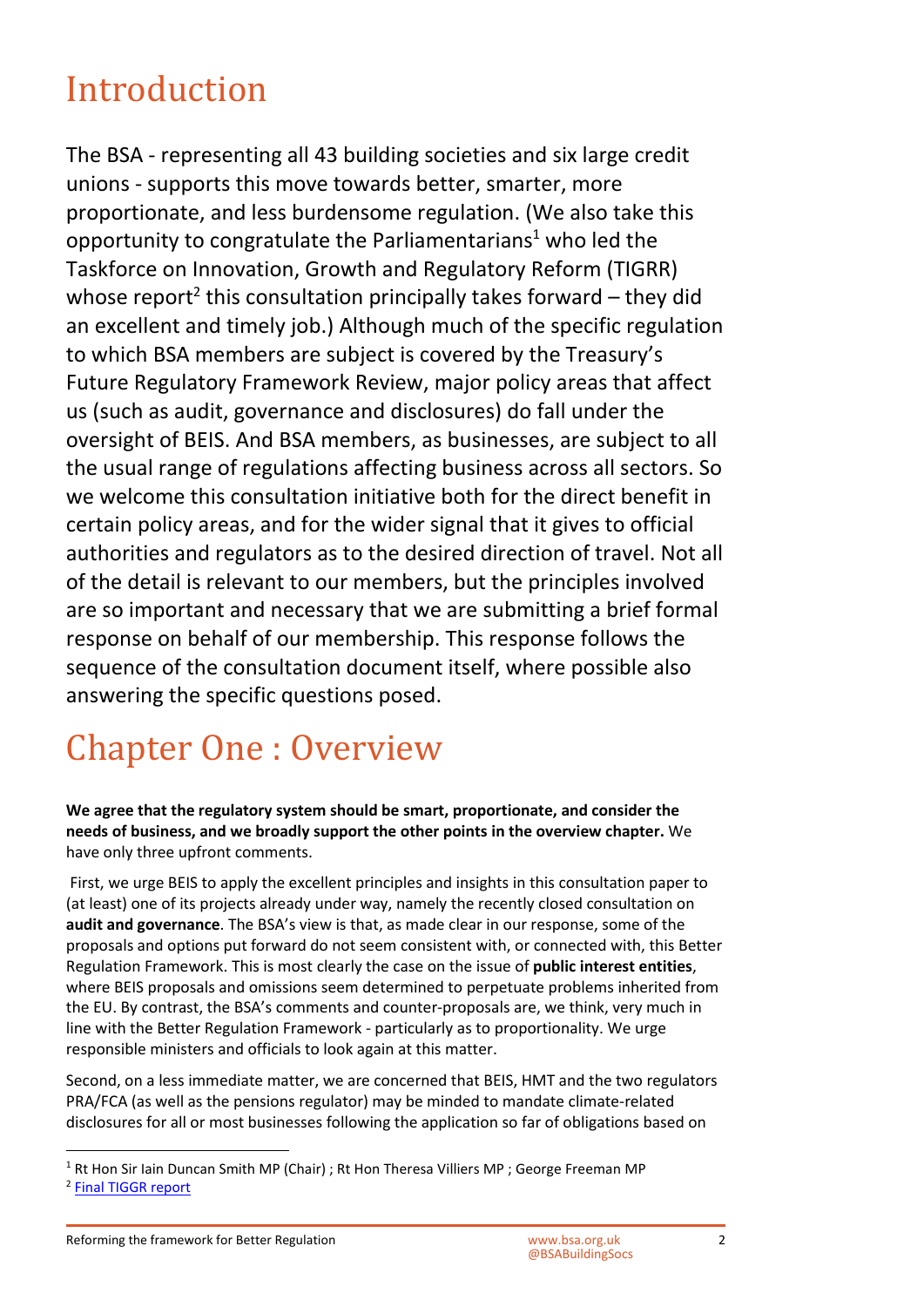the TCFD to large PLCs etc. This was set out in the ["Road Map" published in November 2020.](https://assets.publishing.service.gov.uk/government/uploads/system/uploads/attachment_data/file/933783/FINAL_TCFD_ROADMAP.pdf) That document was, to say the least, light on notions of impact assessment, cost-benefit analysis, proportionality or effectiveness. (These were envisaged for a later stage, but by then the key decision appears to have been taken.) More importantly, it appears totally at variance with the excellent principles put forward in this Better Regulation consultation. So we argue that before any further roll out of mandatory TCFD-based disclosure to - for instance - smaller building societies, the policy case for doing so is robustly examined *de novo* using the admirable tools described in this paper. For instance, since TCFD disclosure will certainly add to our smaller members' compliance burden, what regulatory offsetting (section 3.6) is envisaged ? This whole area needs a pause and re-set before the bandwagon gets out of control.

Finally, on a more minor point, we draw attention to one issue under paragraph 1.11: while it may often be desirable to *"unlock the value of data in the custodianship of regulators"* this should always take account of who owns and supplied the data in the first place, and why it was demanded (usually under compulsion). The prior question, surely, is whether the data individually supplied by businesses is (taking account of proportionality) really necessary for its original purposes. We do not think it would be right in general to continue collecting data without rigorous justification in terms of original purpose, largely so that the aggregated data can be made available to other users, and we consider that the collective beneficial ownership of those required to supply the data in the first place should be recognized.

### Chapter Two: The Better Regulation Framework

The principle of *impact assessments* is absolutely right: they are an important safeguard against precipitate, knee- jerk regulation in response to high-profile incidents, or the imposition of regulation based on a priori dogmas not necessarily supported by an evidence base. We would welcome any improvement to the existing IA process, as suggested in the chapter, but we think what is most important is that the **principle** of impact assessment in deciding policy is universally respected.

We also support the thinking behind the *small and micro business assessment ( SaMBA)*. While in the financial sphere, it is rare that small businesses can be completely exempt from any regulation, the SaMBA is an important check. We at the BSA express a similar sentiment - **Think Small First** - as a corrective to the usual tendency to design regulation mainly for large firms and then "roll it out" to small firms with a token spray-on of proportionality.

We also mention one important caveat. In presenting to the public the concept of a "proportionate" approach, in the context of financial services in particular, authorities / regulators need to take care that they don't infer/create the perception that adopting different (proportionate) approaches for smaller businesses makes them less secure. Or that consumers have different, inferior rights and protections when dealing with a small business. If that happened, and people felt smaller businesses were more risky/less safe/ less obligated to treat them fairly, there could be market disruption / segmentation and/ or an adverse effect on competition. The PRA has done very well to avoid this trap with its "Strong & Simple" initiative.

While we applaud the spirit of the *business impact target*, we can see from the example given that it needs some reform – to make it more effective without losing its force through drowning in detail.

We mentioned in passing that in areas- such as financial services - where the EU has asserted competence under the single market philosophy, and attempted micro-managing regulation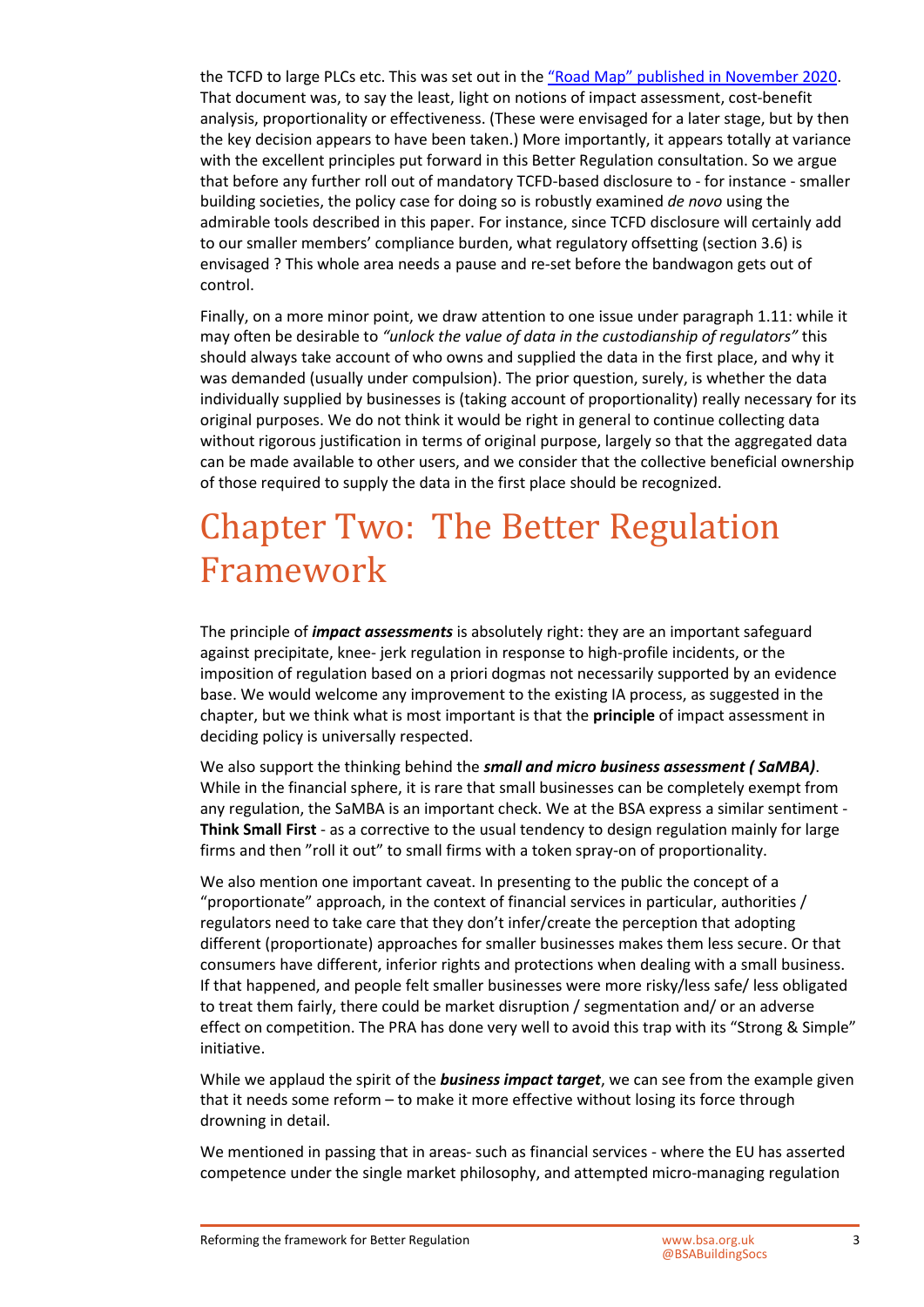through legislation, there has often been no impact assessment at all at a UK specific level. Whereas in future, with the UK making its own laws, this situation should automatically improve.

### Chapter Three: Options

We support the general approach outlined in section 3.1 and this is indeed very much in line with what the BSA has advocated, to Government and regulators, since September 2016. BSA member building societies have experienced the defects of EU micro-regulation, and we called early on for adoption of the more flexible approach now outlined. Moreover, we underlined that (in financial services ) such a move would be, not a new departure, but a return to the sensible approach set out in the Financial Services and Markets Act 2000 before encroaching EU competence ruled this out in more and more policy areas.

*Question 1: What areas of law (particularly retained EU law) would benefit from reform to adopt a less codified, more common law-focused approach?* 

*Question 2: Please provide an explanation for any answers given.* 

*Question 3: Are there any areas of law where the Government should be cautious about adopting this approach?* 

Our experience primarily relates to financial services regulation where, as we have previously advocated, all regulation should revert to the existing UK model of the Financial Services and Markets Act 2000 with delegated powers to PRA and FCA to make appropriate detailed rules, and away from the EU approach of putting everything in inflexible legislation. We explained in previous advocacy papers how this proved unsuitable in our experience in banking. The priority therefore is to deal with areas of retained EU law.

Again, the Financial Services and Markets Act 2000 provides a good pattern for which areas should still be covered by legislation and not delegated to regulators : these include the overall regulatory architecture, statutory objectives, and safeguards on rulemaking such as consultation and IA, the extent and effect of statutory powers, and anything dealing with offences, penalties and appeals.

#### *Question 5: Should a proportionality principle be mandated at the heart of all UK regulation?*

*Question 6: Should a proportionality principle be designed to 1) ensure that regulations are proportionate with the level of risk being addressed and 2) focus on reaching the right outcome?* 

#### *Question 7: If no, please explain alternative suggestions*

We support the adoption of a proportionality principle. While true proportionality will benefit all businesses, and is right in principle, it is of particular benefit to smaller market participants as (in our experience) the burden of regulatory compliance falls more heavily on them. Consequently, a failure to regulate proportionately is likely to have anticompetitive effect.

The two approaches outlined in paragraph 3.1.15 need not be seen as mutually exclusive alternatives. We think the first approach is in any case essential : this can be seen simply by considering how the opposite - *that the design etc and cost of regulations should be indifferent to the level of risk being addressed* - is clearly ridiculous. But we also agree that regulation should be outcome focused : compliance with any regulation is not an end in itself but a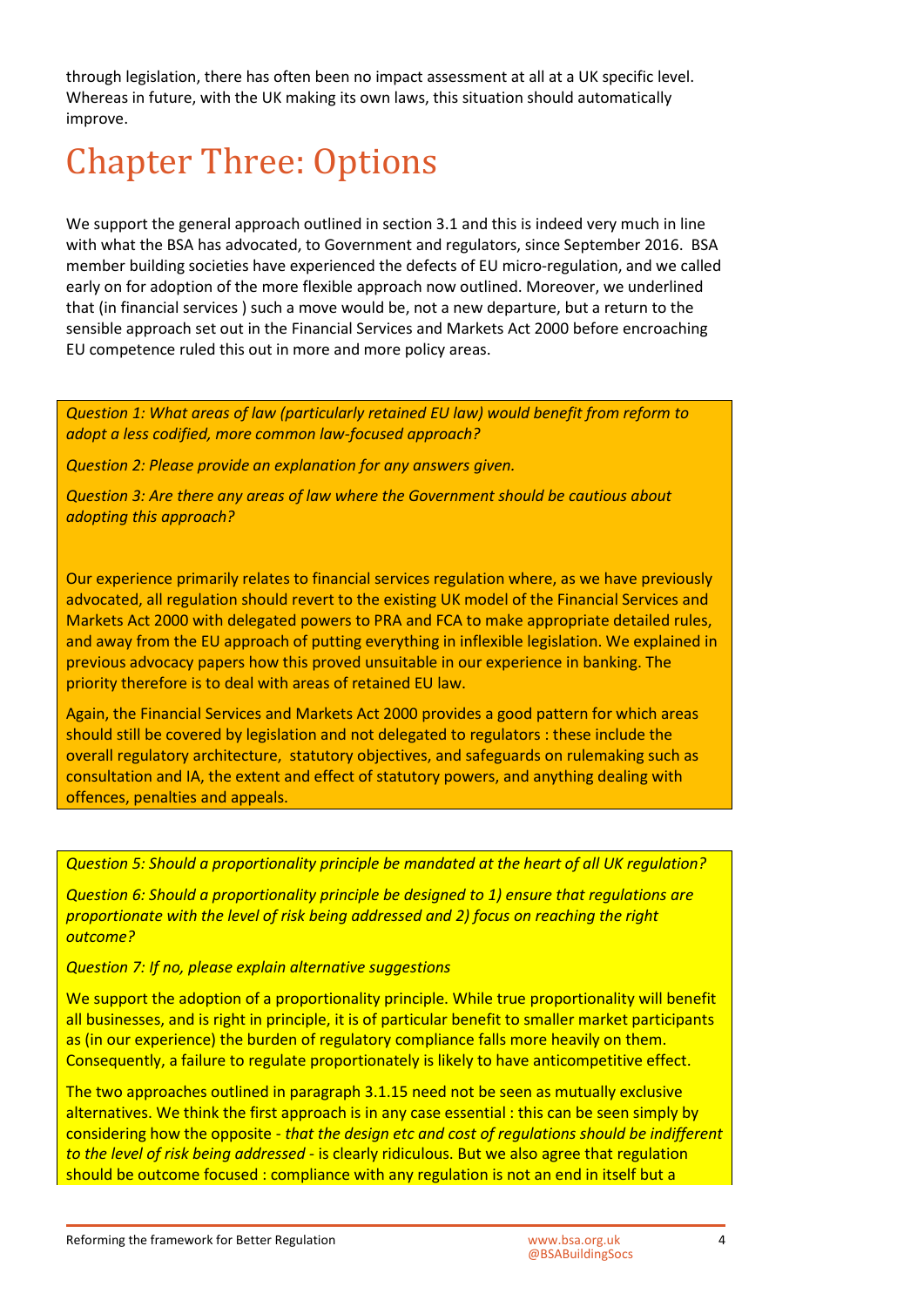means to an identifiable outcome. That being said, we caution against the danger of regulating with hindsight. Sometimes a bad outcome emerges which cannot be attributed to particular failings by the business involved. Nor should remediation be based on who has the deepest pockets.

An example of regulation that is perhaps overdue for review on grounds of proportionality and effectiveness is the attempt to control money laundering through a prescriptive approach to bank account opening and maintenance. The practices considered necessary seem mainly to complicate, or even frustrate, the legitimate banking arrangements of ordinary citizens, and especially of small organisations such as voluntary bodies – and almost certainly have anticompetitive effect. At the same time, this bureaucracy is widely believed to pose at most mild inconvenience to real money launderers. But because this topic area is covered by EU competence, the question of proportionality and effectiveness, and cost benefit analysis, has never been robustly examined for the UK.

*Questions 8 and 9 : Should competition be embedded into existing guidance for regulators or embedded into regulators' statutory objectives?* 

Under the Financial Services and Markets Act, both PRA and FCA have statutory competition objectives. For PRA this is a secondary objective, while the FCA's objective is more prominent. We find this makes for appropriate consideration of competition, and the same approach could work well in other contexts.

Similarly, under FSMA, innovation was originally embedded into statutory considerations for the former FSA – old section 2 (3) provided that *"In discharging its general functions the Authority must have regard to—[ ] (d)the desirability of facilitating innovation in connection with regulated activities;".* Somehow this innovation principle lost prominence in the break-up of the FSA. FCA has some consideration of innovation as an aspect of its competition remit, while PRA seems to have lost it. We think the original formulation in FSMA 2000 was adequate.

*Question 10: Are there any other factors that should be embedded into framework conditions for regulators?* 

**Yes, the need to have regard to diversity of corporate form.** Much, perhaps most, Governmental activity towards business, including aspects of regulation, tends to take the proprietary limited company as the normative form of business organisation, with an occasional nod – in the context of small business – towards sole proprietors. The extensive world of mutual and cooperative business is sometimes ignored entirely, sometimes treated as an afterthought, or an exotic variation. The end results are that mutual and cooperative businesses often have to operate under outdated legislation , lack legal facilitations that are made for companies , or are subjected to intrinsically inappropriate regulation based on the company mindset. **We call for parity of esteem for mutual and cooperative business.** 

A step in the right direction was secured by the BSA's advocacy : both the PRA and FCA are now legally obligated to recognise the differences in nature and objectives between different corporate forms and specifically for mutual societies ( FSMA section 3B (f) ). **Similar provisions to recognise corporate diversity and push back against the PLC mindset may be needed in other fields to allow mutual and cooperatives to reach their full potential.**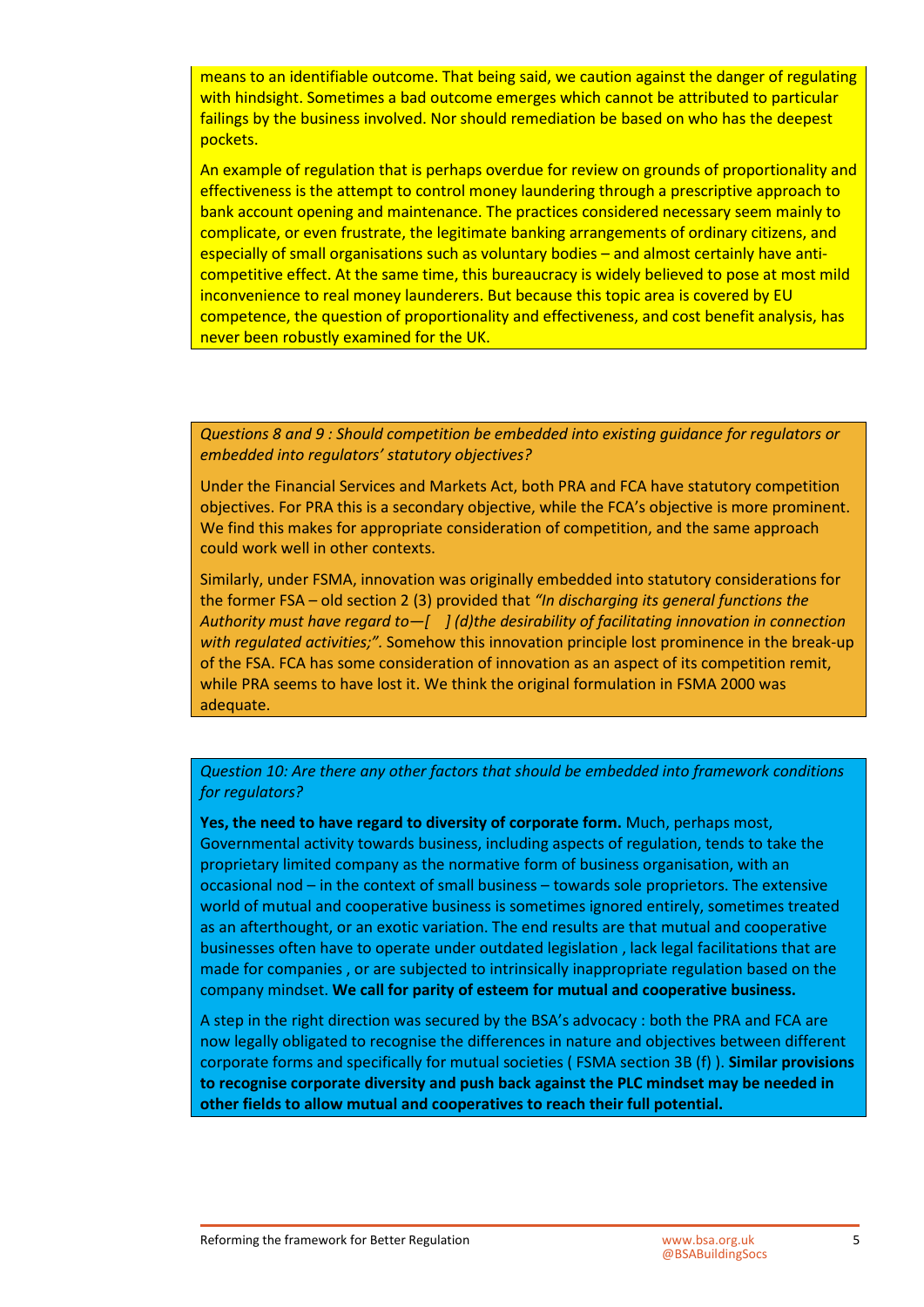*Question 11: Should the Government delegate greater flexibility to regulators to put the principles of agile regulation into practice, allowing more to be done through decisions, guidance and rules, rather than legislation?* 

Yes, again we have advocated this in relation to areas of former EU competence since 2016. The FSMA architecture delegates extensively to (now) the two regulators PRA and FCA but within a strict framework of statutory objectives, regulatory principles, and procedural obligations and safeguards and an enhanced accountability regime. While we may not always agree with the actions of either regulator, we regard the basic structure as fit for purpose and the idea could be copied for major regulators elsewhere.

Questions 12/13 – Although we have not directly used the FCA Regulatory Sandbox, we support the concept and consider it could have wider application.

Questions 14/15 – The current arrangements under FSMA as amended provide a suitable form of enhanced accountability for the two regulators, and that model could be adopted elsewhere. We attach especial importance to the involvement of statutory panels representing stakeholder interests, and the BSA has, through its nominees, actively supported the PRA and FCA practitioner panels.

Questions 16/17 – While there should always be scope both for feedback, and for outside scrutiny, effective day to day regulation requires an element of stability. Too many, or too frequent surveys or deep dives risk detracting from the quality and focus of the core regulatory activity.

Questions 18 to 23 : We support both early scrutiny, at outline or in-principle level, and a streamlining of impact assessment. But we would also suggest more widespread adoption of an existing regulatory tool – the **Table of Eleven** – to help officials be clearer on : what form the optimal intervention should take; the complex interactions between regulation, knowledge/awareness, incentives and enforcement ; and the understanding that the required outcome is a particular set of circumstances or modified behaviours, not the creation of a new regulation per se. The Table of Eleven will particularly help with two related bugbears : extending or creating new regulation instead of addressing compliance with and enforcement of existing regulation ; and "performative regulation" – regulation that is hailed as "making a statement" or "sending a message" but often with little focus on actual compliance or enforcement. The proliferation of performative regulation with little compliance or enforcement risks undermining the status of and effectiveness of good regulation as all regulation is thereby brought into disrepute.

The Table of Eleven (T-11) is an [analysis tool developed by the Ministry of Justice in the](https://pdf4pro.com/cdn/version-november-2004-sam-31daf1.pdf)  [Netherlands in the 1990s to aid effective policy making and regulatory compliance. It was later](https://pdf4pro.com/cdn/version-november-2004-sam-31daf1.pdf)  cited by the OECD as widely influential across advanced economies in improving regulatory effectiveness, but does not feature, we think, in either the TIGRR report or the BEIS consultation. The distinctive insight of T-11 is the breakdown of the intermediate behavioural steps between the input (a piece of regulation) and the outcome constituted by a defined target state of affairs. Wider use of T-11 would reduce the temptation towards "performative regulation".